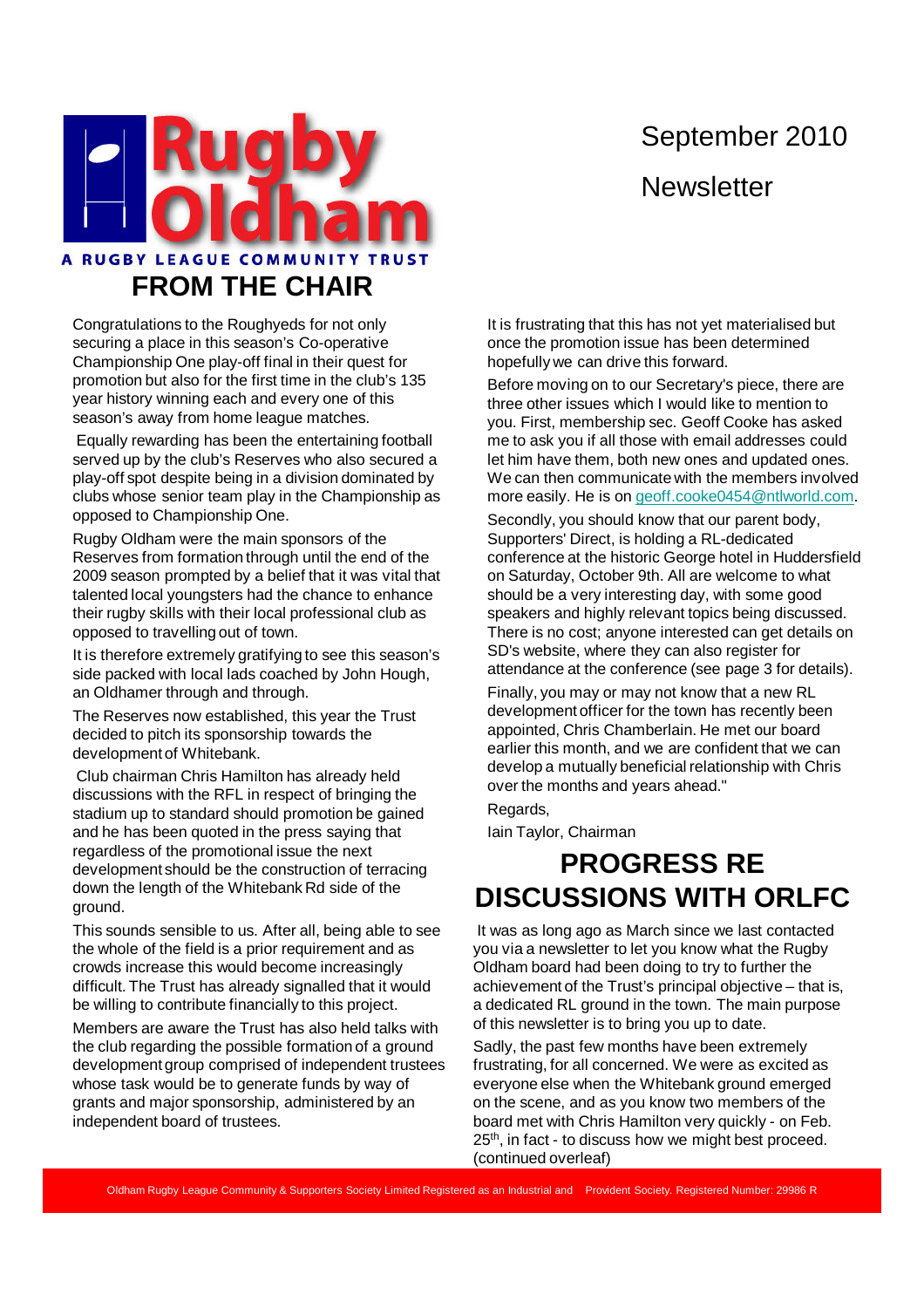## **PROGRESS RE DISCUSSIONS WITH ORLFC**

#### (continued from front page)

We put to him the concept of a Ground Development Fund, and we talked about the sort of arrangements which would need to be in place for it to be viable for Rugby Oldham to get seriously involved.

At that stage, discussions about arrangements between the local authority and the club concerning the use of Whitebank were very much at an early stage, so our discussions with the club were put on hold, until the basis on which the club is to use the ground was finalised.

Unfortunately, the position now, in September, remains unchanged still. We are in regular contact with the club, but the inability yet to finalise the necessary arrangements between the club and the local authority has meant that the club has felt that it is still not worthwhile for the discussions between it and the Trust to be resumed.

It seems unlikely now that there will be much if any change in this situation before the off-season, but we can only give you our continuing assurance that we will continue to press for discussions to re-open as soon as possible, and to continue to keep you in touch.

On a related issue, you should know that the Trust made contact with Paul Whalley when he recently generated publicity and then called a meeting to discuss the possibility of setting up some sort of fundraising organisation which would aim to help the club finance small items of equipment, and/or a 'squad builder'-type organization. We suggested to Paul that it might be sensible if, at some point, we were to meet to discuss points of common interest.

Finally, it is clear that, in the fairly near future - or at least we hope so! - we shall be needing to raise funds, possibly on quite a large scale. With this in mind, we have begun to plan how we might go about this, and have made a small beginning – thanks in particular to the good offices of Paul Gough, whose Total Plus Communications business is the Trust's latest corporate sponsor – by scheduling a 'golf day' at Werneth Golf Club for the spring of 2011.

Hopefully, there will be those among our membership who might be able to generate one or more 4-person teams to take part in the day; and perhaps there may also be those who would be willing to join a small working group to help organize the day itself. If you might be in either, or indeed both, categories, could you please make contact with me at ejw48@hotmail.com in the first instance?

### **WATERSHEDDINGS MEMORIES**

Watersheddings Memories, the latest book from the Heritage Trust is a magnificent collection of greyscale photographs and images all of which are centred in and around the famous old ground that was for so long the home of Oldham Rugby League Club.

As you would expect there are many fantastic photographs of rugby league action but that is not all. The 'sheddings was also witness to lots of other activities. Did you know, for instance, that international soccer stars Tom Finney, Bill Shankly, Stan Mortenson and Jack Rowley played there and that an England women's soccer side took on the French? That Great Britain rugby league hard man Don Vines wrestled the Outlaw and that famous league stars Jim Sullivan and Gus Risman played pro baseball in the stadium?



But, first and foremost, Watersheddings was famous for being the home of Oldham Rugby League Football Club and for over a century was graced by the most famous players of the sport, both professional and amateur. Thousands of us, some scattered to the four corners of the earth, will each cherish our own memories, whether it might be a packed to the rafters, thrill-a-minute Tuesday night cup replay or queuing at half-time for a plastic cup of lukewarm coffee in the driving rain.

This limited edition is sure to be a sell out. It's a big book – 400 pages x A4 and it's hard-backed all for just £20. Available in the autumn it will make the ideal Christmas present. Rugby Oldham members now have the chance to secure their copy in advance. Simply send a cheque for £20 made payable to Oldham RL Heritage Trust to: Oldham RL Heritage Trust c/o 158 Balfour St, Oldham, OL4 1NS. We'll get the book to you.

Ian Wilson, Secretary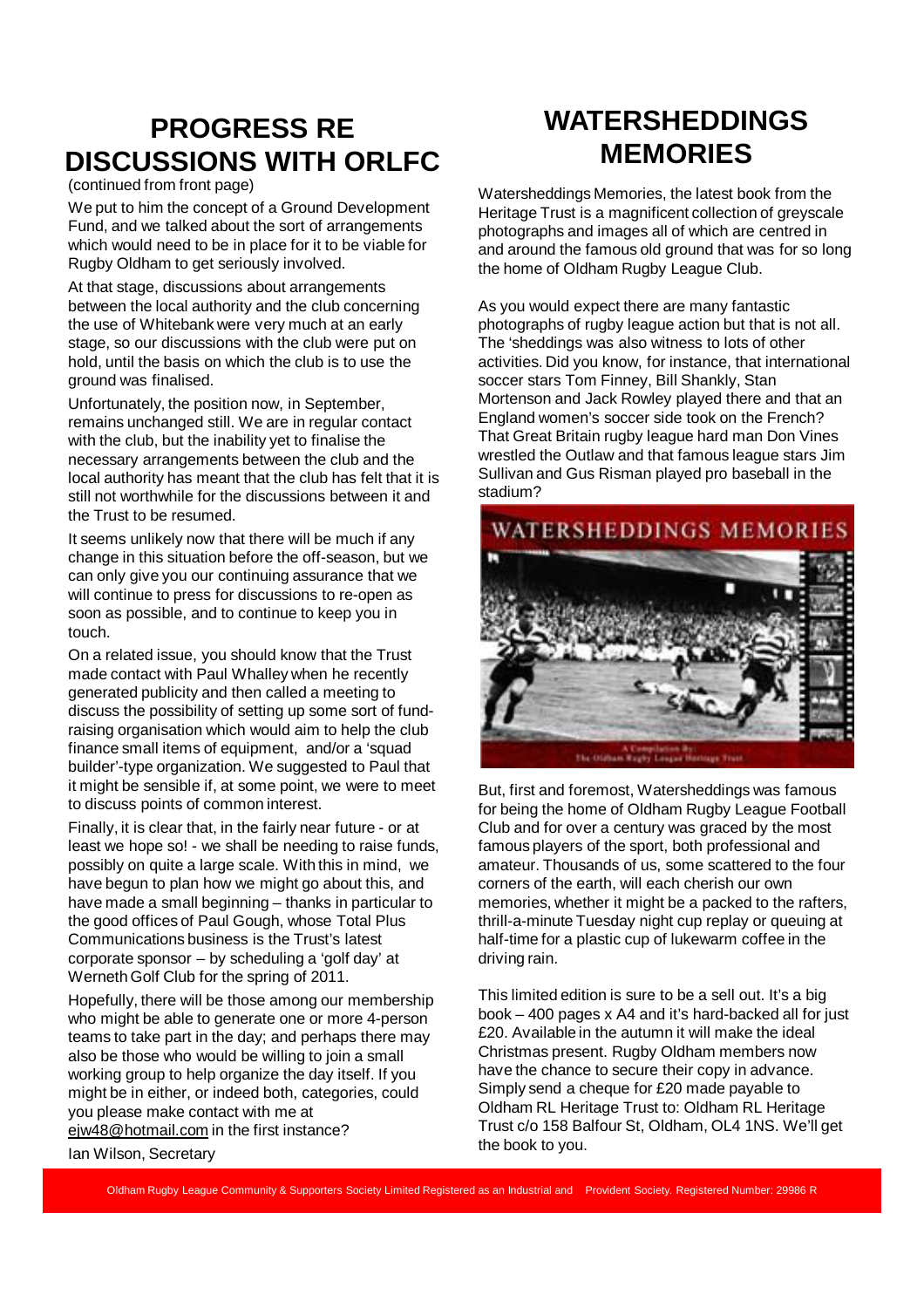### **RUGBY OLDHAM CHALLENGE 2010-2011**

The prestigious RUGBY OLDHAM CHALLENGE won last time around by St Annes is again being competed for by the Higginshaw, Hollinwood, Rochdale Cobras, Saddleworth Rangers, St Annes and Waterhead clubs plus a new outfit Fitton Hill and Hathershaw.

Each of the seven sides are eligible to pick up points from every league match in which they play. Because clubs compete in different competitions – Higginshaw, Fitton Hill and Cobras in the North West Counties, Hollinwood in the Pennine and Saddlworth Rangers, St Annes and Waterhead in the National Conference leagues a mini-league will again be created.

Points are awarded as follows:

- 3 points for a win
- 2 points for a draw
- 1 bonus point for a loss by 12 points or less

There are also extra bonus points for both defensive and attacking prowess:

1 extra bonus point is awarded for every 10 points scored in a game.

1 bonus point for conceding 30 points or below.

2 points for conceding 20 points or below.

3 points for conceding 10 points or below.

In the event of clubs playing an uneven amount of fixtures at the end of the season points totals will be adjusted on a percentage basis.

Again, just as last season, league matches for the forthcoming weekend will be formatted in a RUGBY OLDHAM advert printed each Thursday in the Oldham Evening Chronicle. League tables will also be printed regularly in the Oldham Evening Chronicle along with match reports and other features.

The opening of the new season was heralded by an excellent celebration pull-out which appeared in the Oldham Evening Chronicle.

**Spice is added by the Man - of - Steel competition worth £500 to the winner again sponsored this season by local builders' merchants JOS. PARR (ALCO) LTD.**

| <b>Rugby Oldham Amateur Club Challenge</b> |                |                |   |                |                |                |                |                |               |  |
|--------------------------------------------|----------------|----------------|---|----------------|----------------|----------------|----------------|----------------|---------------|--|
| <b>Team</b>                                | P              | W              | D | L              | (u12)          | <b>ABP</b>     | <b>DBP</b>     | <b>Tot</b>     | $\frac{9}{6}$ |  |
| Hollinwood                                 | 1              | $\mathbf{1}$   |   |                | ۰              | 3              | $\overline{2}$ | 8              | 8.0%          |  |
| <b>Rochdale Cobras</b>                     |                | $\mathbf{1}$   | ٠ | ۰              | ۰              | $\overline{1}$ | 3              | $\overline{7}$ | 7.0%          |  |
| Waterhead                                  | $\overline{2}$ | $\mathbf{1}$   | ٠ | 1              | ۰              | $\overline{4}$ | $\overline{2}$ | 9              | 4.5%          |  |
| <b>Saddleworth</b>                         | 5              | $\overline{2}$ | ٠ | 3              | $\overline{2}$ | 8              | 6              | 22             | 4.4%          |  |
| <b>Higginshaw</b>                          | $\overline{2}$ | ٠              | ۰ | $\overline{2}$ | $\overline{2}$ | $\mathbf{1}$   | 3              | 6              | 3.0%          |  |
| <b>St Annes</b>                            | 1              | $\overline{a}$ | ۰ | 1              | ۰              | $\overline{2}$ | ٠              | $\overline{2}$ | 2.0%          |  |
| Fitton Hill & Hathershaw                   | $\overline{2}$ | $\overline{a}$ | ۰ | $\overline{2}$ |                |                | $\overline{2}$ | $\overline{2}$ | 1.0%          |  |
| ABP = Attacking Bonus Points               |                |                |   |                |                |                |                |                |               |  |
| DBP = Defensive Bonus Points               |                |                |   |                |                |                |                |                |               |  |
| Table after games on 13/09/10              |                |                |   |                |                |                |                |                |               |  |
|                                            |                |                |   |                |                |                |                |                |               |  |

#### **LAST FEW PLACES AVAILABLE FOR RL CONFERENCE**

A small number of places are still available for Supporters Direct's first ever rugby league conference, to be held at The George Hotel Huddersfield on Saturday October 9<sup>th</sup>.

The conference, which brings together supporters, players and journalists from across rugby league, aims to show the positive differences that can be made to the game through greater supporter involvement and representation.

pw clubs are<br>an end to it." Laura Harrison, Rugby League Development Officer for Supporters Direct said of the conference: "What we're trying to do is show people that there is an alternative to the boom and bust model we see so much of these days. We want clubs to see that by working with supporters rather than keeping them at a distance, huge developments can be made both on and off the field and clubs can become more sustainable and community focussed and we want supporters to see that only by beginning to question how clubs are being run can we actually begin to put

Following on from the recent announcement that Robbie Paul will be attending the conference, Supporters Direct are pleased to announce that further presentations will come from Neil Kelly, Foundation Director at Warrington Wolves and Chris Thair from the RFL plus a number of current supporters trusts including Hornets Rugby League, Trust in Widnes and Swansea City FC.

Anyone wishing to attend the conference is urged to register as soon as possible via the Supporters Direct website at www.supporters-direct.org. Alternatively you can contact Laura Harrison on Laura.Harrison@supporters-direct.org

#### **RUGBY OLDHAM JUNIOR CLUB CHALLENGE**

| <b>Rugby Oldham Junior Club Challenge</b> |                 |                |                          |                |                |                |                |            |               |  |
|-------------------------------------------|-----------------|----------------|--------------------------|----------------|----------------|----------------|----------------|------------|---------------|--|
| <b>Team</b>                               | P               | W              | D                        | L              | $($ u12 $)$    | <b>ABP</b>     | <b>DBP</b>     | <b>Tot</b> | $\frac{9}{6}$ |  |
| <b>St Annes</b>                           | $5\overline{5}$ | $\overline{4}$ | ٠                        | 1              | 1              | 12             | 10             | 35         | 7.0%          |  |
| Saddlew orth                              | $\overline{4}$  | 3              | ۰                        | $\mathbf{1}$   | $\mathbf{1}$   | 6              | 10             | 26         | 6.5%          |  |
| <b>Milnrow Cobras</b>                     | $\overline{4}$  | $\overline{2}$ | $\overline{\phantom{a}}$ | $\overline{2}$ | $\overline{2}$ | 5              | 6              | 19         | 4.8%          |  |
| Waterhead                                 | $\overline{2}$  | $\mathbf{1}$   | $\overline{\phantom{a}}$ | $\mathbf{1}$   | $\mathbf{1}$   | $\overline{2}$ | $\overline{2}$ | 8          | 4.0%          |  |
| ABP = Attacking Bonus Points              |                 |                |                          |                |                |                |                |            |               |  |
| $DBP = Defensive Bonds$ Points            |                 |                |                          |                |                |                |                |            |               |  |
| Table after games on 13/09/10             |                 |                |                          |                |                |                |                |            |               |  |